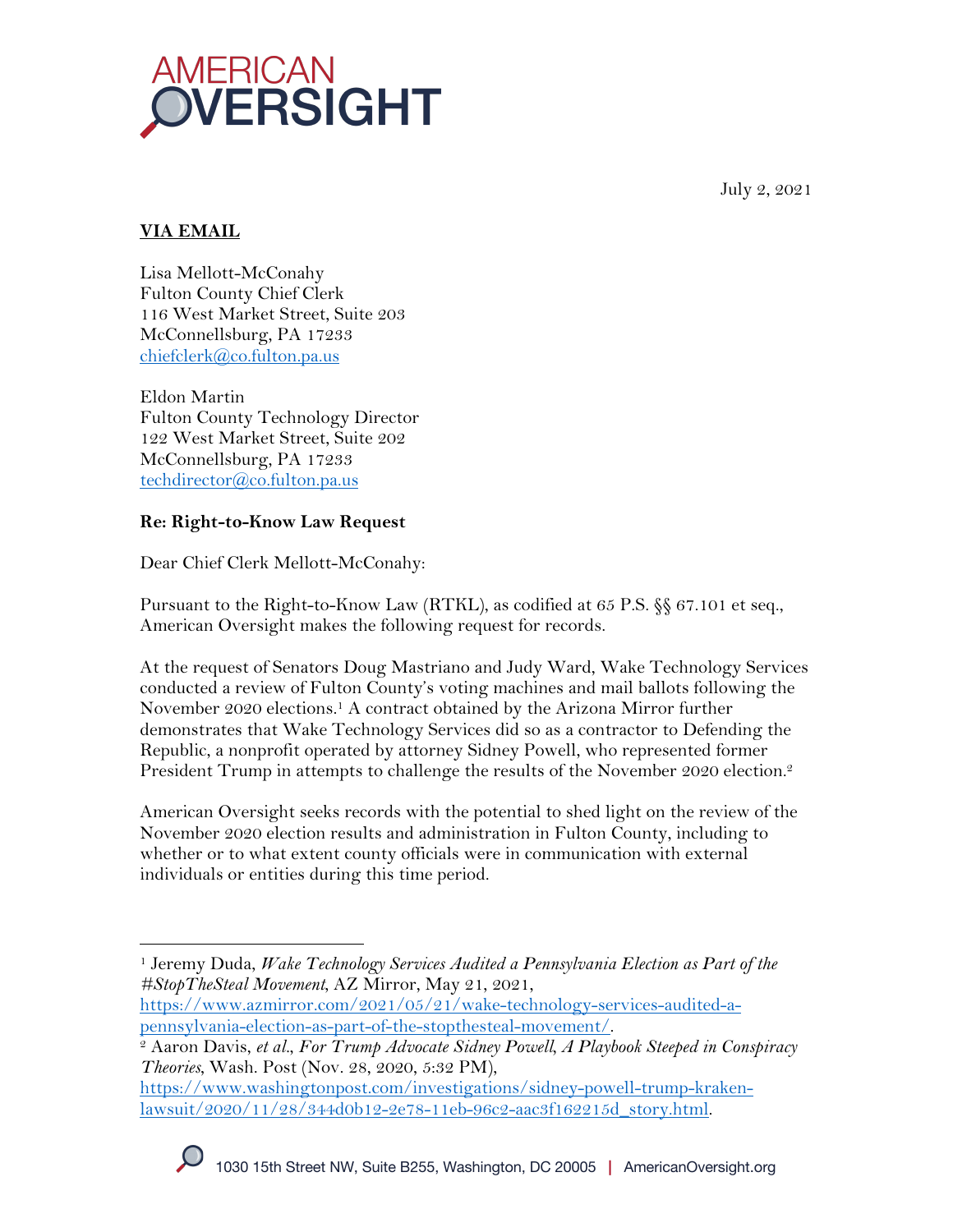### **Requested Records**

American Oversight requests that your office produce the following records within five business days:

All electronic communications (including emails, email attachments, text messages, or messages on messaging platforms, such as Slack, GChat or Google Hangouts, Lync, Skype, or WhatsApp) sent or received by Fulton County Technology Director Eldon Martin regarding investigations, inspections, or other reviews of election equipment or ballots, including but not limited to the review completed by Wake TSI or the inspection that occurred on or about December 31, 2020.<sup>3</sup> In the case of emails and texts, the search should include those sent or received from Director Martin's personal accounts and devices if they were used to conduct official business, as well those sent from their official email addresses and government-issued devices.

Please provide all responsive records from November 3, 2020, through February 15, 2021.

#### **Fee Waiver Request**

In accordance with 65 P.S.  $$ 67.1307(f)(2)$ , American Oversight requests a waiver of fees associated with processing this request for records, because disclosure of the requested information is "in the public interest."

The public has a significant interest in elections administration in Fulton County, and specifically the review of the 2020 election and its connection to the broader nationwide effort to discredit the results of the presidential election. <sup>4</sup> Records with the potential to shed light on this matter would contribute significantly to public understanding of operations of the government, including whether or to what extent external political actors participated in Fulton County's review of the November 2020 election results.

American Oversight is committed to transparency and makes the responses agencies provide to open records requests publicly available, and the public's understanding of the government's activities would be enhanced through American Oversight's analysis and publication of these records. American Oversight's mission is to promote transparency in government, to educate the public about government activities, and to ensure the accountability of government officials. American Oversight uses the information gathered, and its analysis of it, to educate the public through reports, press releases, or other media. American Oversight also makes materials it gathers available

<sup>3</sup> Fulton County Board of Commissioners, Commissioners' Minutes, Jan. 5, 2021, https://www.co.fulton.pa.us/files/live-folders/commissioner-minutes-agendas/2021- 01-05%20Commissioners'%20Minutes.pdf?fixcache=20210523145152. 4 *See, e,g.*, Duda, *supra* note 1.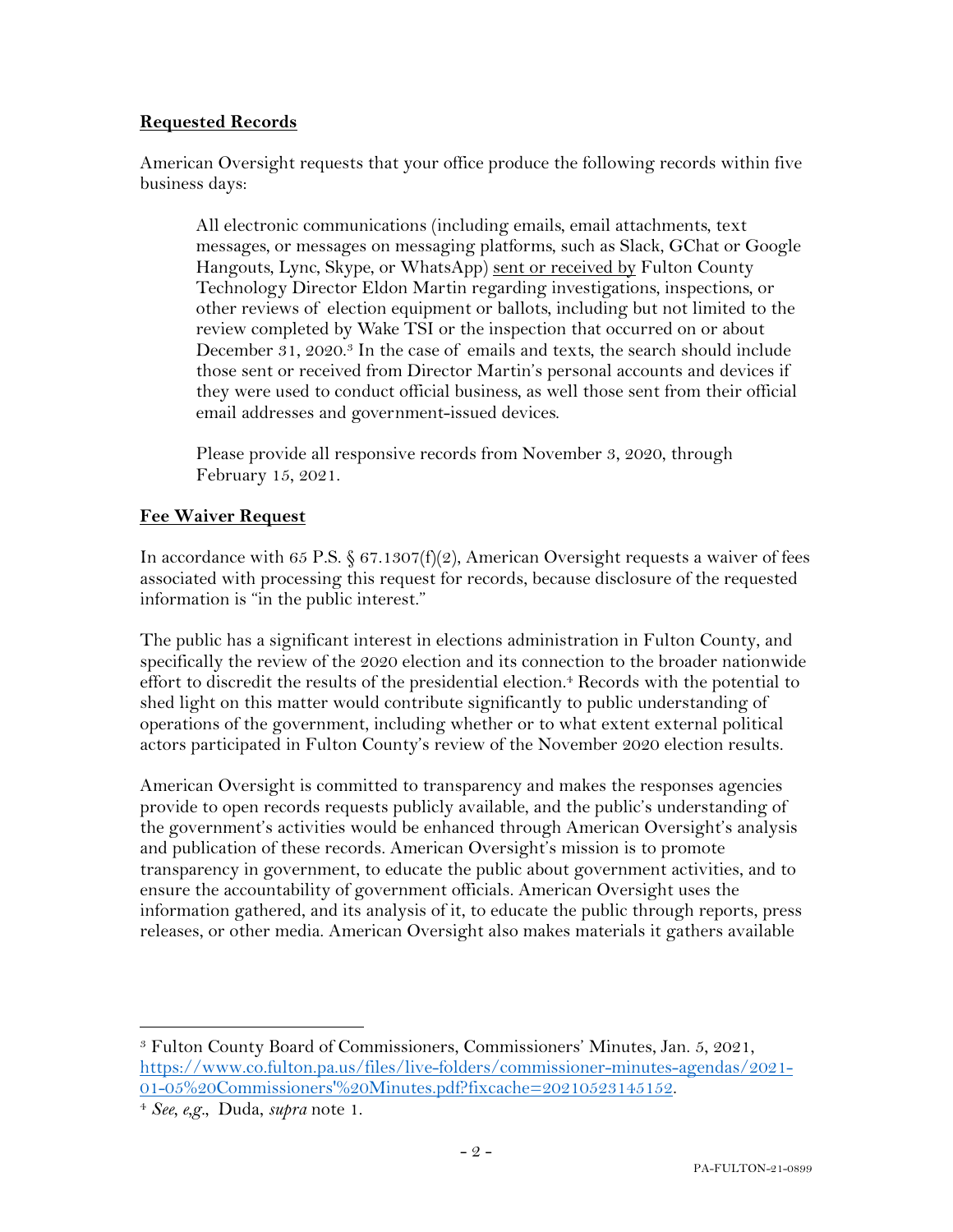on its public website and promotes their availability on social media platforms, such as Facebook and Twitter.5

American Oversight has also demonstrated its commitment to the public disclosure of documents and creation of editorial content through regular substantive analyses posted to its website.6 Examples reflecting this commitment to the public disclosure of documents and the creation of editorial content include the posting of records and analysis related to the organization's investigations into misconduct and corruption in state governments; <sup>7</sup> posting records and analysis of federal and state governments' responses to the coronavirus pandemic;<sup>8</sup> posting records received as part of American Oversight's "Audit the Wall" project to gather and analyze information related to the Trump administration's proposed construction of a barrier along the U.S.-Mexico border, and analyses of what those records reveal;<sup>9</sup> and the posting of records related to an ethics waiver received by a senior Department of Justice attorney and an analysis of

 $5$  American Oversight currently has approximately 15,670 page likes on Facebook and 106,300 followers on Twitter. American Oversight, Facebook,

https://www.facebook.com/weareoversight/ (last visited June 25, 2021); American Oversight (@weareoversight), Twitter, https://twitter.com/weareoversight (last visited June 25, 2021).

<sup>6</sup> *See generally News*, American Oversight, https://www.americanoversight.org/blog. 7 *See generally State Investigations*, American Oversight,

https://www.americanoversight.org/states; *see, e.g.*, *State Government Contacts with Voting-Restriction Activists,* American Oversight,

https://www.americanoversight.org/investigation/state-government-contacts-withvoting-restriction-activists; *Georgia's Voting Machines and Election Security*, American Oversight, https://www.americanoversight.org/investigation/georgias-voting-

machines-and-election-security. 8 *See, e.g.*, *The Trump Administration's Response to Coronavirus*, American Oversight, https://www.americanoversight.org/investigation/the-trump-administrations-

response-to-coronavirus; *Tulsa Health Officials Initially Estimated Trump Rally Would Directly Lead to 2 to 9 Deaths*, American Oversight,

https://www.americanoversight.org/tulsa-health-officials-initially-estimated-trumprally-would-directly-lead-to-2-to-9-deaths; *Wisconsin Documents Offer Window into Early Uncertainty over COVID-19*, American Oversight,

https://www.americanoversight.org/wisconsin-documents-offer-window-into-earlyuncertainty-over-covid-19; *In the Documents: Florida Health Department Efforts to Suppress Release of Coronavirus Records*, American Oversight,

https://www.americanoversight.org/in-the-documents-florida-health-departmentefforts-to-suppress-release-of-coronavirus-records. 9 *See generally Audit the Wall*, American Oversight,

https://www.americanoversight.org/investigation/audit-the-wall; *see, e.g.*, *Border Wall Investigation Report: No Plans, No Funding, No Timeline, No Wall*, American Oversight, https://www.americanoversight.org/border-wall-investigation-report-no-plans-nofunding-no-timeline-no-wall.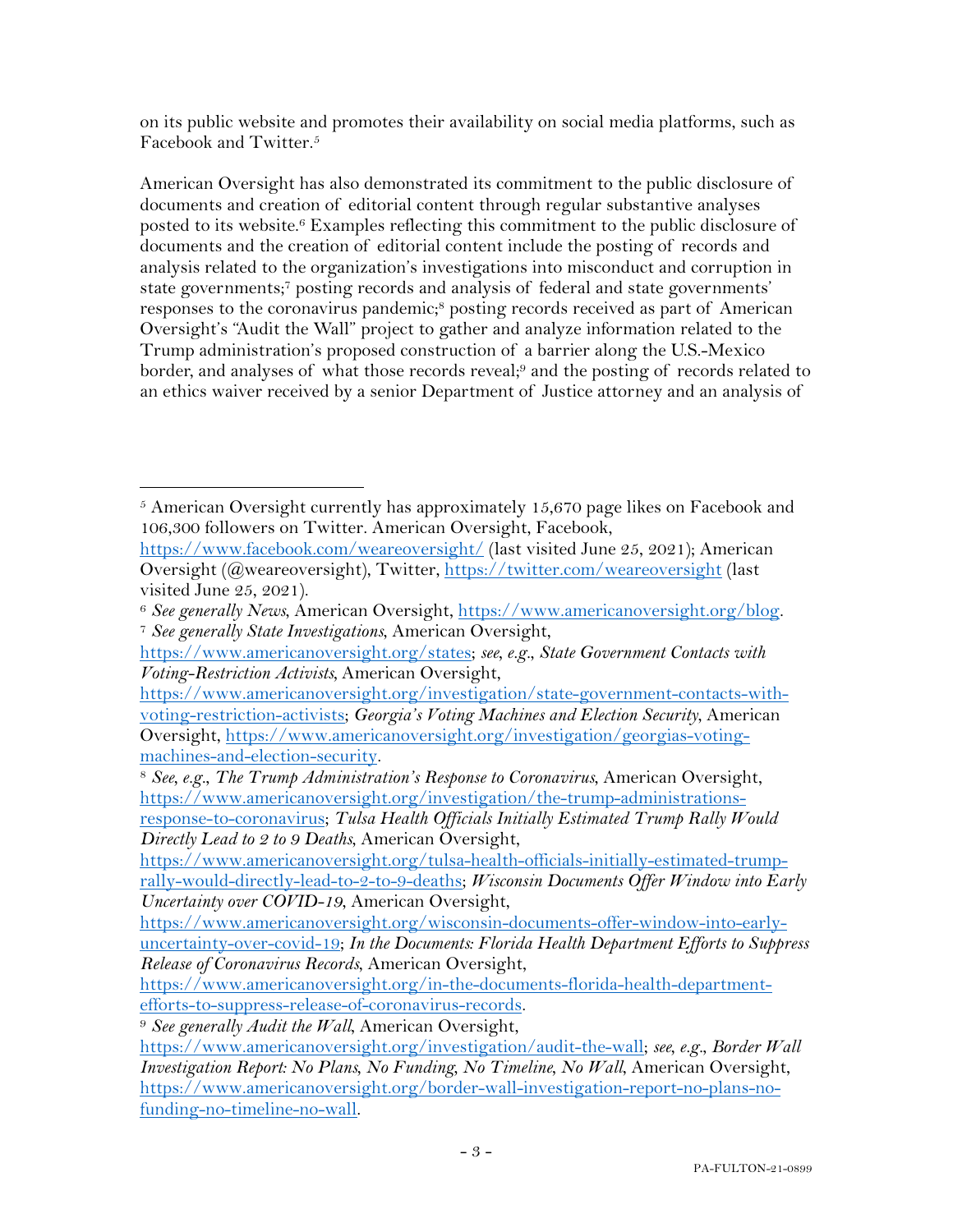what those records demonstrated regarding the Department's process for issuing such waivers.10

Finally, this request is primarily and fundamentally for non-commercial purposes. As a  $501(c)(3)$  nonprofit, American Oversight does not have a commercial purpose and the release of the information requested is not in American Oversight's financial interest.

Accordingly, American Oversight qualifies for a fee waiver.

#### **Guidance Regarding the Search & Processing of Requested Records**

In connection with its request for records, American Oversight provides the following guidance regarding the scope of the records sought and the search and processing of records:

- Please search all locations and systems likely to have responsive records, regardless of format, medium, or physical characteristics. For instance, if the request seeks "communications," please search all locations likely to contain communications, including relevant hard-copy files, correspondence files, appropriate locations on hard drives and shared drives, emails, text messages or other direct messaging systems (such as iMessage, WhatsApp, Signal, or Twitter direct messages), voicemail messages, instant messaging systems such as Lync or ICQ, and shared messages systems such as Slack.
- In conducting your search, please understand the terms "record," "document," and "information" in their broadest sense, to include any written, typed, recorded, graphic, printed, or audio material of any kind. We seek records of any kind, including electronic records, audiotapes, videotapes, and photographs, as well as letters, emails, facsimiles, telephone messages, voice mail messages and transcripts, notes, or minutes of any meetings, telephone conversations or discussions.
- Our request for records includes any attachments to those records or other materials enclosed with those records when they were previously transmitted. To the extent that an email is responsive to our request, our request includes all prior messages sent or received in that email chain, as well as any attachments to the email.
- Please search all relevant records or systems containing records regarding agency business. Do not exclude records regarding agency business contained in files, email accounts, or devices in the personal custody of your officials, such as personal email accounts or text messages. Records of official business conducted

<sup>10</sup> *DOJ Records Relating to Solicitor General Noel Francisco's Recusal*, American Oversight, https://www.americanoversight.org/document/doj-civil-division-response-noelfrancisco-compliance; *Francisco & the Travel Ban: What We Learned from the DOJ Documents*, American Oversight, https://www.americanoversight.org/francisco-thetravel-ban-what-we-learned-from-the-doj-documents.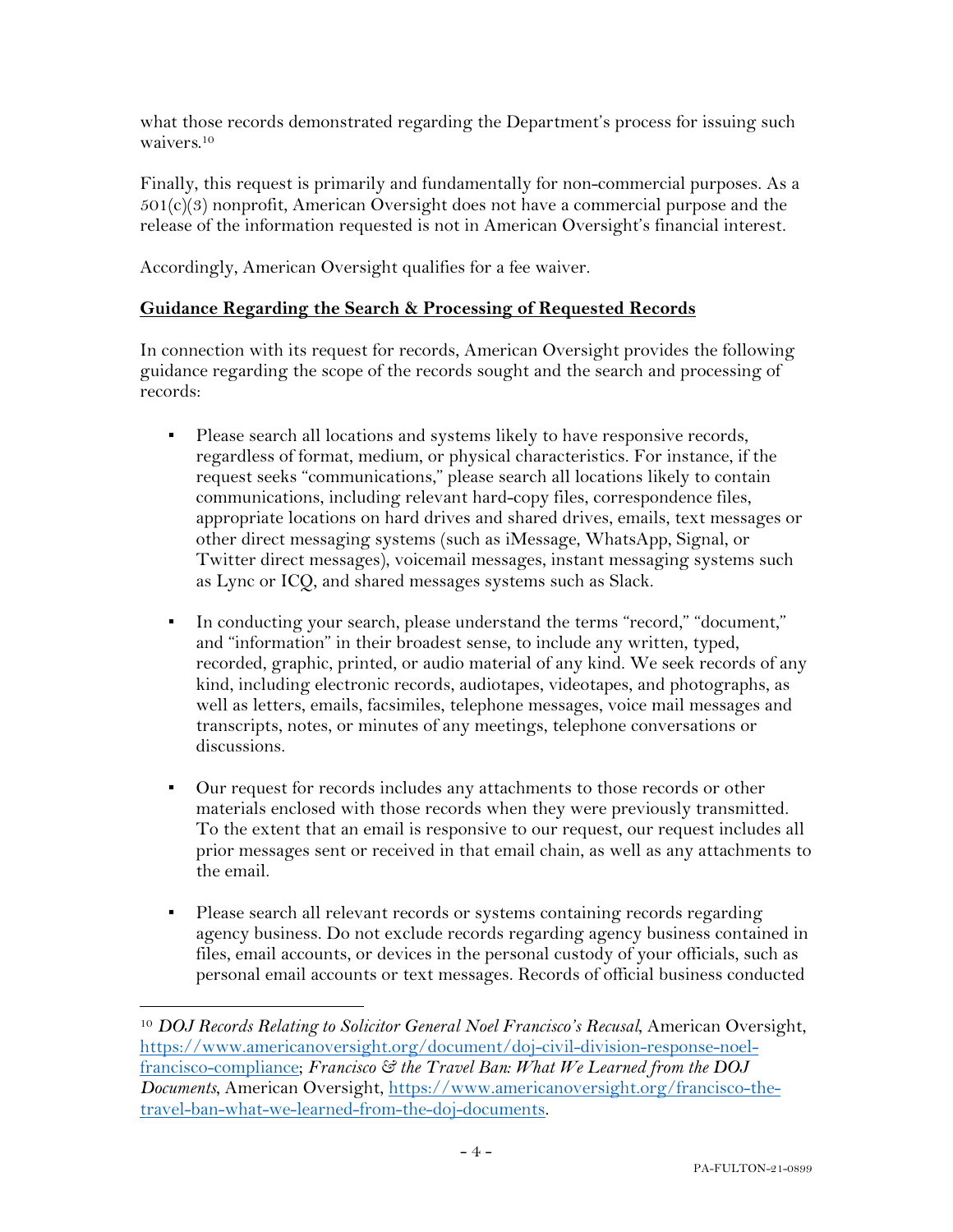using unofficial systems or stored outside of official files are subject to the Rightto-Know Law.11

- In the event some portions of the requested records are properly exempt from disclosure, please disclose any reasonably segregable non-exempt portions of the requested records under 65 P.S. § 67.706. If a request is denied in whole, please state specifically why it is not reasonable to segregate portions of the record for release.
- Please take appropriate steps to ensure that records responsive to this request are not deleted by the agency before the completion of processing for this request. If records potentially responsive to this request are likely to be located on systems where they are subject to potential deletion, including on a scheduled basis, please take steps to prevent that deletion, including, as appropriate, by instituting a litigation hold on those records.

### **Conclusion**

If you have any questions regarding how to construe this request for records or believe that further discussions regarding search and processing would facilitate a more efficient production of records of interest to American Oversight, please do not hesitate to contact American Oversight to discuss this request. American Oversight welcomes an opportunity to discuss its request with you before you undertake your search or incur search or duplication costs. By working together at the outset, American Oversight and your agency can decrease the likelihood of costly and time-consuming litigation in the future.

Where possible, please provide responsive material in an electronic format by email. Alternatively, please provide responsive material in native format or in PDF format on a USB drive. Please send any responsive material being sent by mail to American Oversight, 1030 15th Street NW, Suite B255, Washington, DC 20005. If it will accelerate release of responsive records to American Oversight, please also provide responsive material on a rolling basis.

We share a common mission to promote transparency in government. American Oversight looks forward to working with your agency on this request. If you do not understand any part of this request, please contact Emma Lewis at records@americanoversight.org or (202) 919-6303. Also, if American Oversight's

<sup>11</sup> *See, e.g.*, *Barkeyville Borough v. Stearns*, 35 A.3d 91, 95–97 (Pa. Commw. Ct. 2012).